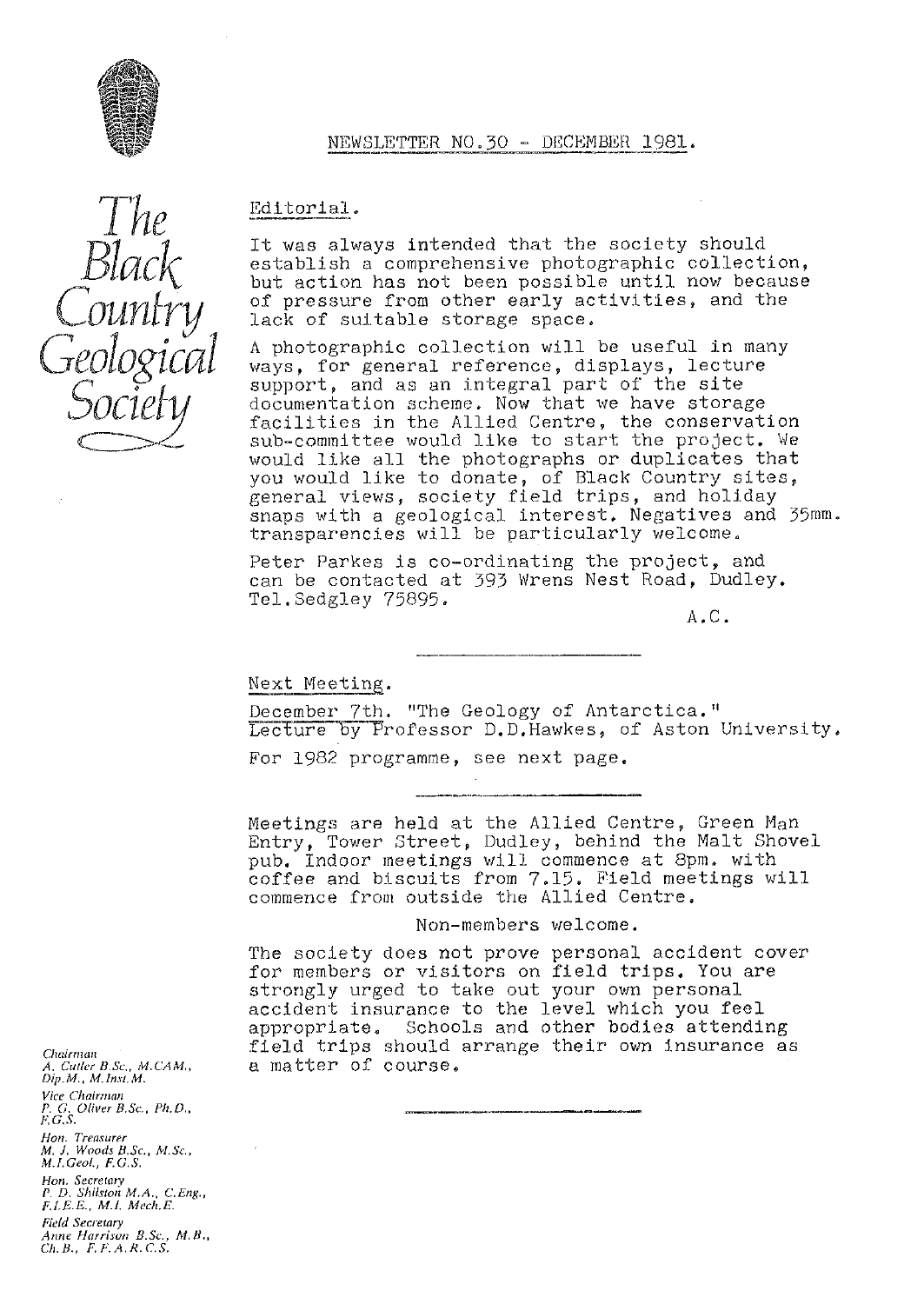# 1982 Programme

Jan.1lth. The Development of Geology in Staffordshire and adjacent areas (1660-1820) Lecture by Dr,H.Torrens of Keele University,

Feb.lst. Informal Meeting,

Feb,7th. Field trip to the Abberley Hills. Leader Peter Oliver

March 22nd, Annual General Meeting and Horizon film."The Drifting of the Continents."

April 5th. Informal meeting,

April 18th. Trip to Whitwell Dolomite works and Creswell Crags.

April 23rd-25th. Weekend trip to Dolgellau. Leader Mr,Graham Hall. Accommodation at Dolgellau Youth Hostel, cost less than  $£15$  for accommodation and meals.

Programme: Friday, evening meal at 7 pm. followed by lecture and slides. Mr.Hall will make the final decision but hopes to include:- Ordovician voicanics including his recent research into the relationship between volcanic centres and plate tectonics; Caledonian mineralisation; Visit to a slate mine to see various cleavage structures; Cambrian sediments to see decompositional structures.

If you would like: to come on this field trip please let Anne Harrison know as soon as possible. There are 20 places. Note Anne's change of address, 15, Duncombe Grove, Harborne, Birmingham 16.

May 10th. The Evolution of the Landscape of the West Midlands. Lecture by Dr.G.T.Warwick.

June 7th. Evening field trip.

June 2lst.Evening field trip.

 $J$ ul. 12th.Informal meeting.

Jul,l8th. Field trip to Der by shire to see the Central Pennine Basin.Leader Peter Whitehead.

Sept.13th. Meteorites; Building Blocks for Planets. Lecture by Dr.John Ashworth of Aston University.

Oct. 4th. Informal meeting.

Oct.10th.Joint field trip with Shropshire Geological Society, to sites of interest in Shropshire.

Nov.To be arranged.

Dec.6th. Glacial Deposits. Lecture. by Mr.Edward Francis of Keele University,

# Informal Meetings.

At present all our meetings  $\frac{1}{d}$ . fully occupied with lectures or field trips. Members have only brief opportunities to get to know each other and discuss topics of mutual geological interest. Next year we are introducing a new type of meeting on Monday evenings. These meetings will be very informal. About half an hour will be spent discussing the next field trip. The rest of the evening will be free to allow members to get together,

It is hoped that those members who have collections of specimens will bring them to these meetings to show to others. Those who feel inspired may wish to construct a small display with explanations and diagrams to complement the specimens. By making arrangements informal, we would also like to encourage members to give short talks, These talks could last anything from 5 to 20 minutes. Being short and lacking the "image" of a lecture, they might be given by members who lack the courage, or who imagine they lack the qualifications, to give a lecture. If anyone would like `to`take" up either of these suggestions, please let me know. I can then arrange for some, advance publicity in the newsletter.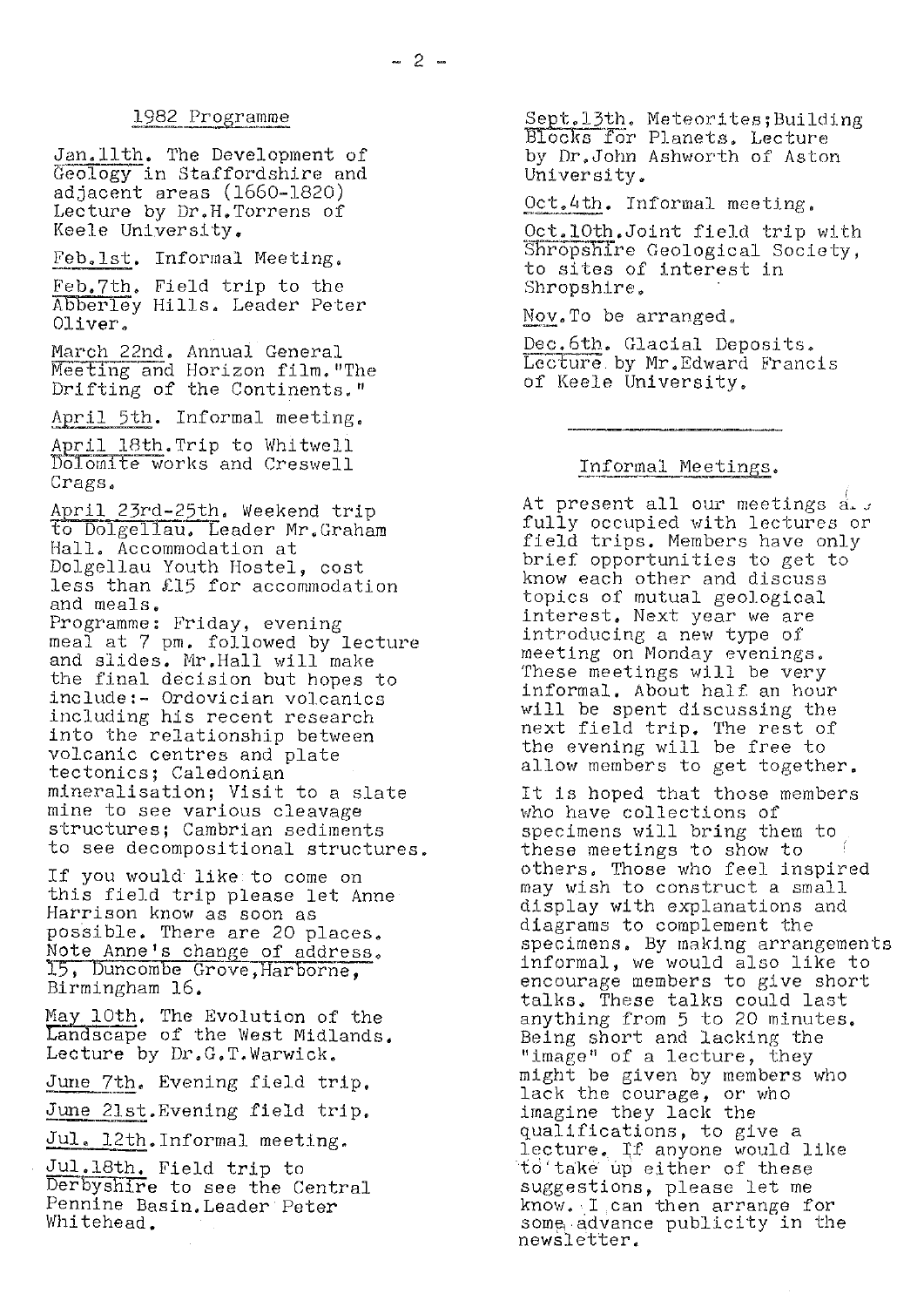if you do not feel like talking or exhibiting, please come along anyway and enjoy a pleasant evening in the company of fellow geologists. If you have a specimen which you cannot identify, bring it with you and with a bit of luck someone will identify it for you. There will also be the opportunity to browse through the society's collection of books and maps.

A.H.

Problems of a Programme Organiser.

Dear Madam Editor,

The B,C.G.S. was reborn in 1975. In terms of membership, the society has been very successful. However the increasing number of members has not been reflected by increasing attendance at meetings. About six members attend nearly every meeting, but some other members attend only one or two meetings per year. Last year was difficult for many people because the weekday meeting night changed from Thursday to Monday. This year the committee hoped that attendance would improve more than it has. One explanation could be that the programme we provide does not interest some of our members. If this is so, we would welcome any suggestions for lectures or field trips.

Transport is a problem for some people, especially for the Sunday trips. If more people attended we could provide a coach. It takes forty people to make the hire of a coach financially sensible.However, I am very willing to try to arrange a lift for any members who have difficulty arranging their own transport.

*If you have any* comments, *suggestions or criticisms ,please* tell me or any member of the

committee. Yours worried, Anne Harrison. (Field Secretary) July 27th.1981.

# Evening field trip to the water Evening lield trip to the water<br>supply site at Ounty John Lane, Stourbridge.

This well attended field trip was arranged at short notice because of its topical nature and the availability of engineering staff to show us round the private farm land area.

The Severn-Trent Water Authority has an artificial recharge system in the Bunter Sandstone aquifer on the western edge of Stourbridge. The system is *capable of supplying ten times* the needs of Stourbridge, a great deal more cheaply than by using dams and reservoirs. The *water comes via the* aqueduct from Trimpley, and would otherwise be lost to the sea. The aqueduct has been tapped, a treatment works set up, and five boreholes drilled into pebble beds to 162 metres. Colloids and silts are filtered so that the works are not clogged. Occasional backward pumping clears the filters of the sediments, which are then settled out.

We were shown the rotary rig which was in current use, and the percussion rig alongside which put grout down the eccentric annulus. It was necessary to fill in support for the steel lining tube so that it should not slide down, *and this* had presented unique engineering problems because of the unusual vertical precision required by the pump below, a tolerance of 1 in 300.

The geophysicist showed us borehole logging and the correlation of results.Different sorts of sondes were lowered to measure (1) water flow, (2) a geiger counter for potassium salts with high gamma activity, indicative of marls, (3) resistivity a low resistivity means more water and a good storage rock. The pebble beds are not good because of the cemmenting present,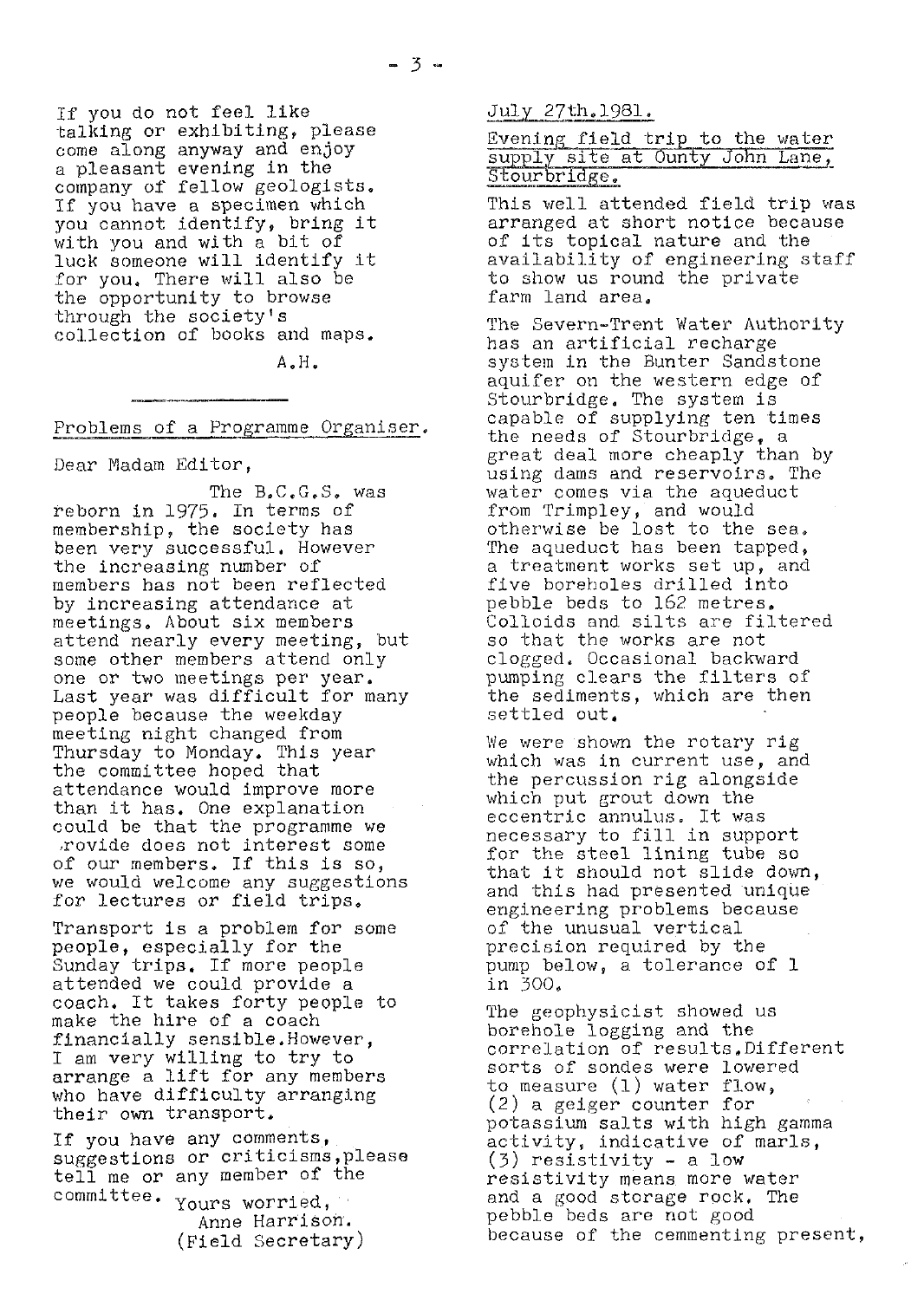(4) conductivity, greater meaning purer water,

At borehole E we were shown various drilling bits, rigs, and the dip probe where the light currently came on at 58 metres. Most of us had never seen such equipment at close range, especially on high ground and etched dramatically against a beautiful sunset. Drilling is only allowed on hedgerow sites, which restricts locations considerably. The bores are lubricated either by water or by thixotropic mud containing bentonite. Recharge is into a shallow syncline. The total scheme  $\texttt{costs}$   $\text{\&2}}$   $\texttt{mllion}$ , but the newest reservoir would cost ten times that.

Time flew by on a most interesting and instructive evening of practical economic geology.

 $S_{\bullet} P_{\bullet}$ 

#### September 14th 1981.

The Ice Ages and Modern Beetles;<br>Their Climatic and Environmental<br>Implications. Lecture by Mr. Keith Moseley.

The new autumn programme opened with a most interesting and well illustrated lecture by Mr.Keith Moseley of Birmingham University. As a follow up to his February 1979 lecture, Mr. Moseley dealt briefly with a description of the Quaternary period, and the last two million years, and the economic importance of its unconsolidated deposits. Many problems have been caused by these sands and gravels for civil and structural engineers during the construction of roads and bridges. Only full geophysical surveys can ensure that all aspects of the deposits can be located.

For 100 years geologists have struggled to understand the climatic implications of Ice Ages. Their initial evidence was in erratics, ice wedge casts, terraced gravels, and raised beaches. Lithostratigraphy by fossils was extremly difficult as they were terrestrial and have mostly been destroyed, although a few animal fossils have survived such as Irish deer and the teeth of Arctic lemmings.

A better understanding was gained from the study of plant fossils, especially seeds which survived best. Pollen and spores give a good indication of environment but have the disadvantage that they could have been blown hundreds of miles to their area of deposition.

Keith Moseley now came to his speciality, insects. An insect has six legs and three parts, head, thorax and abdomen, and some have wings. From the Ice Ages the heads of caterpillars have survived as have bugs with hard protective cases, flies, mosquitoes and ants with tough jaws. The best insect fossil of all to survive is the beetle. All parts are found and colour also survives. Since most species of beetle have not evolved during the last two million years, by comparing them with living species their present environment and climatic conditions can be projected back. Beetles are sensitive to temperature change and move across the Earth with changing climatic conditions and are thus accurate indicators of past climates,

The species Aphodius holdereri, now found only in Tibet at altitudes of over 10,000 feet, existed in Britain 30,000 years ago, as did species now found only in the northern tundra.

Mr,Moseley described how insect fossils can be separated from plants, and illustrated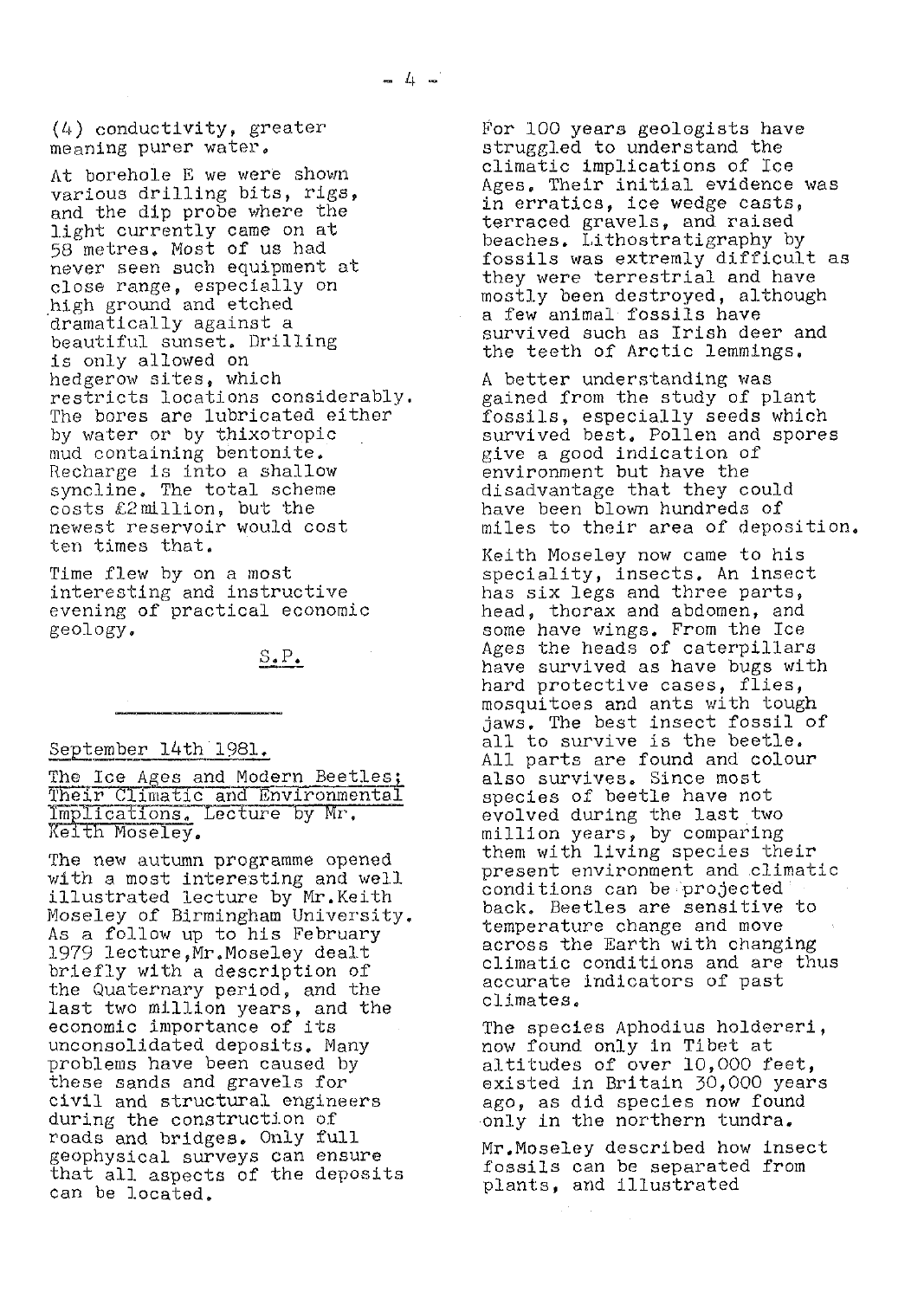'an embarrassment of riches' obtained from one sample. Most were disseminated, but can be recognised by their parts, colour and sutures. Mr.Moseley has a vocabulary of 250 beetles, and his supervisor has 1000.

The last Ice Age disappeared from Europe 10,000 years ago and we are now living in a warmer interglacial period. It has been warmer in Britain than at present, as shown by beetle fossils found on Rannoch Moor which now live in Italy.

Several glacial and interglacial reriods have been recently .scovered as a result of studying beetle fossils, which plants could not identify as they were unable to keep pace with sudden climatic changes. These changes have occurred without the involvement of man, but now man is interfering with the climate. He heats up the atmosphere by burning fossil fuels, cools it down by screening the sun with carbon dust and alters it by destroying tropical forests. Carbon dioxide emitted since the industrial revolution traps heat from the sun in the lower atmosphere. There is no lance between all these

... matural events, and even more rapid and severe changes in the climate could be accelerated by them with devastating results.

Mr.Moseley concluded the lecture with a warning that another Ice Age could be imminent and its effects almost immediate. He was warmly thanked by his audience who were all impressed by his infectious enthusiasm.  $C.M.$ 

### Guided Walks Programme - 1981.

The programme of geological guided walks run by the society together with the Countryside Commission had another

successful season. Three venues were featured, Doulton's Claypit, Cotwall End, and Wrens Nest, with four walks organised from each, from June to September, Public interest in all the walks was high, and attendance totalled 567 adults and children. This is nearly double that for last year. Our thanks are offered to those society members who assisted with the walks, and also to Mr.Colin Knipe and his staff who ran the Wrens Nest walks for us.

P.S.

#### Items for Christmas.

Cards. A new Christmas card has been produced for members this year. The scene depicted is the visit of the British Association to Castle Hill, Dudley in 1894. The cards make an unusual and stylish change from the stereotyped variety all too common these days. So be original and help to promote the society at the same time. You can buy a dozen cards with envelopes at the special offer price of<br>*£2*. Details on another page.

# The Black Country Geologist.

The society's new journal must be the bargain.of the year If you still have not obtained your copy, perhaps some member of the family might treat you. It's not so much a stocking filler as a rucksack filler, and is just the thing for those wintery days that defeat even the most stalwart geologist.

It really is a limited edition. We would like to think that every member has one before they go externally, so if you cannot get to the next meeting or feel disinclined to pay the 40 pence postage, reserve a copy from Paul Shilston now. ( 021-459-3603) Price £1.50®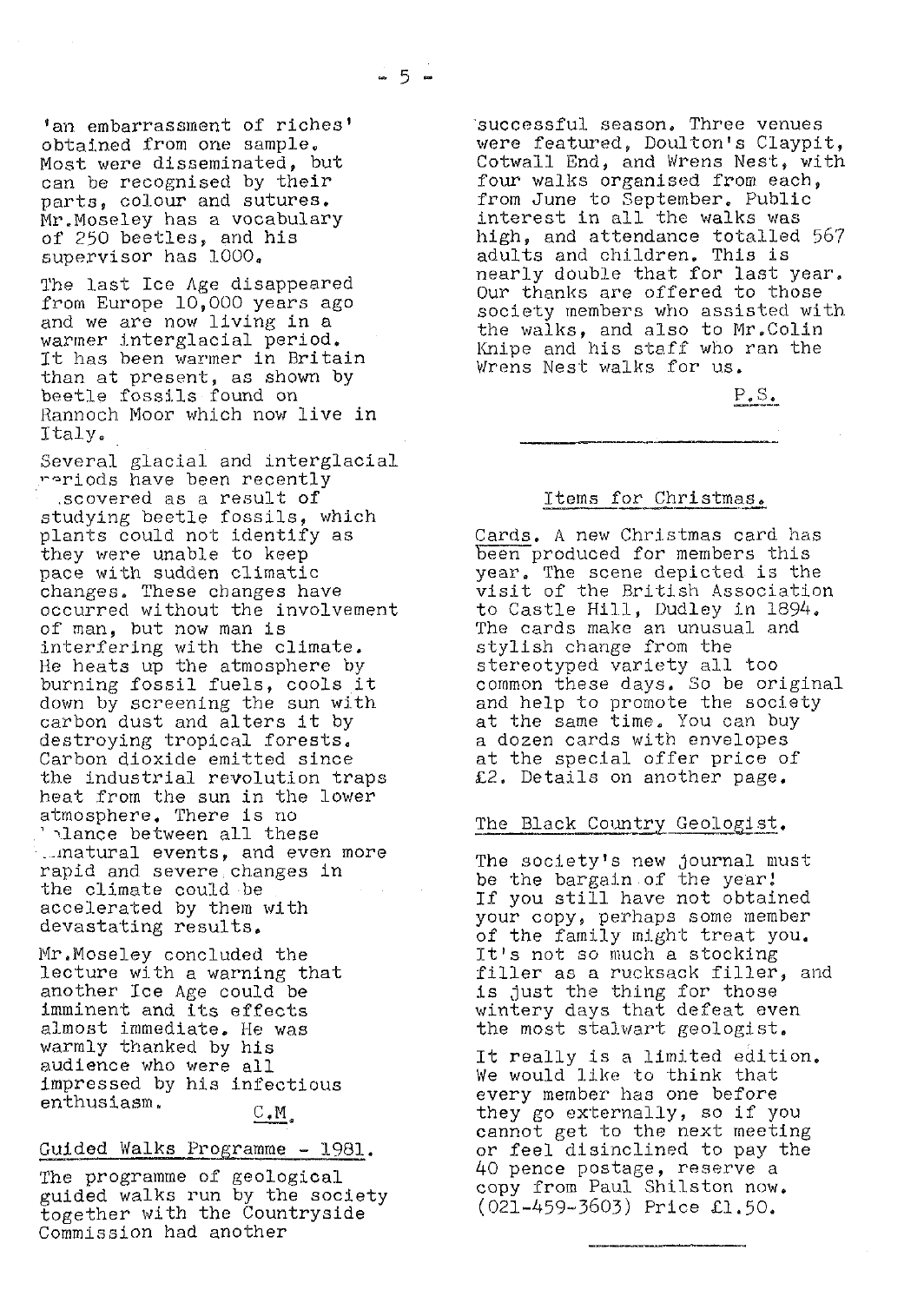# Welcome to New Members.

Mrs. L.C,Sykes,Edgbaston, Mr.A. V.Collings, Edgbaston. Mrs.C.Reeves, Sutton Coldfield. Mrs.A.M.Tennant, Worcester.

#### Letter to the Editor.

Dear Editor,

We would like to congratulate Margaret Oliver on her report published in the last two newsletters (28 & 29). There was obviously a tremendous amount of work involved, firstly in collecting the soil samples and then in analysing them. Margaret's report was beautifully written and made a difficult *subject seem easy. The BCGS* is honoured to have a member who has shaken the precepts of the Soil Survey. We hope that the next phase of Margaret's work is successful and look forward to reading about it in a future news letter.

Yours sincerely,

Anne and George Harrison,

Thank you, Anne and George. Many other members and at least one visiting leader have been heard by me to comment favourably upon Margaret's work, so there must be much interest. I agree about the writing, since in the interests of space economy, I automatically look for unnecessary words, but in Margaret's script, every word 'worked'.

#### Editor.

 $\mathcal{L}^{\text{max}}_{\text{max}}$  , where  $\mathcal{L}^{\text{max}}_{\text{max}}$ 

# Weekend Courses.

Geology of the Dorset Coast, May 15-16. Based Swanage. £5. Dept.Extra Mural Studies. University of Birmingham,PO Box 363,B15 2TT.

Mines of the Peak District, March 5-7.£46. Peak National Park Study Centre,Losehill Hall, Castleton,S30 2WB,

Editor Sheila Pitts,3,Siskin Rd Pedmore, Stourbridge,DY9 7HU.